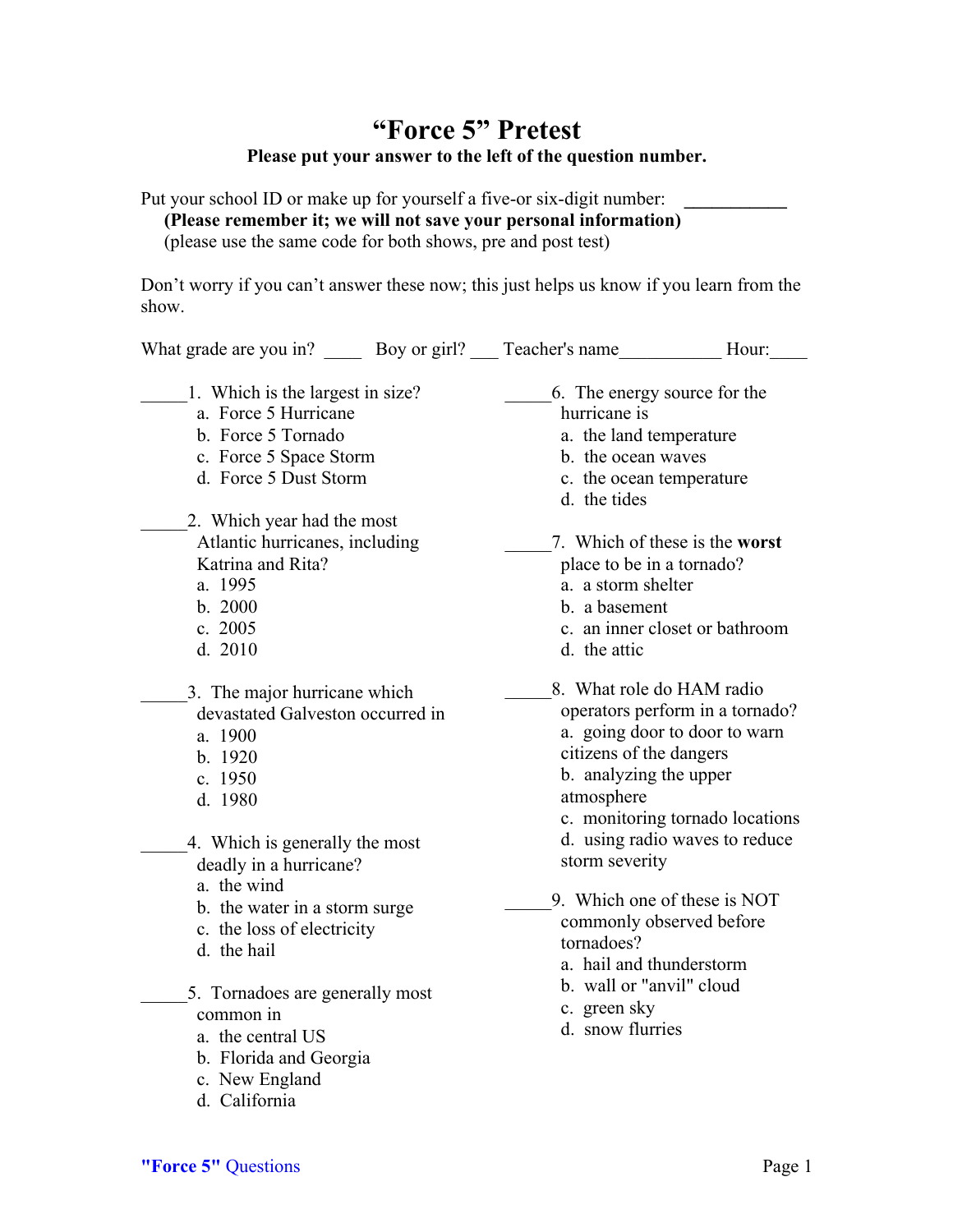- 10. Energy is released explosively on the Sun in a process called a
- a. Solar Flare
- b. Sunspot
- c. Prominence
- d. Filament
- 11. A huge blast of plasma that is released from the Sun is called a
	- a. FE (Flare Explosion)
	- b. CME (Coronal Mass Ejection)
	- c. Solar wind
	- d. CEE (Chromosphere Energetic Eruption)
- 12. When a blast of plasma reaches the Earth it can cause
	- a. Bright auroras
	- b. Electrical blackouts
	- c. Failures of satellites
	- d. All of the above.
	- 13. We are protected from the energetic particles from the Sun by our
		- a. Magnetic Field
		- b. Atmosphere
		- c. Both Magnetic Field and Atmosphere
		- d. Neither Magnetic Field nor Atmosphere
	- 14. When humans leave Earth to travel in space, which might still harm them?
		- a. Hurricanes
		- b. Space Storms
		- c. Tornadoes
		- d. Floods

15. How often do you visit a museum or planetarium?

- a. Often (every month or two)
- b. Sometimes (every year or two)
- c. Only with school or other groups
- d. Rarely or Never

16. What would be your "dream job" if you could do anything in the world?

17. What is your most likely career?

*Thank you for your participation!!*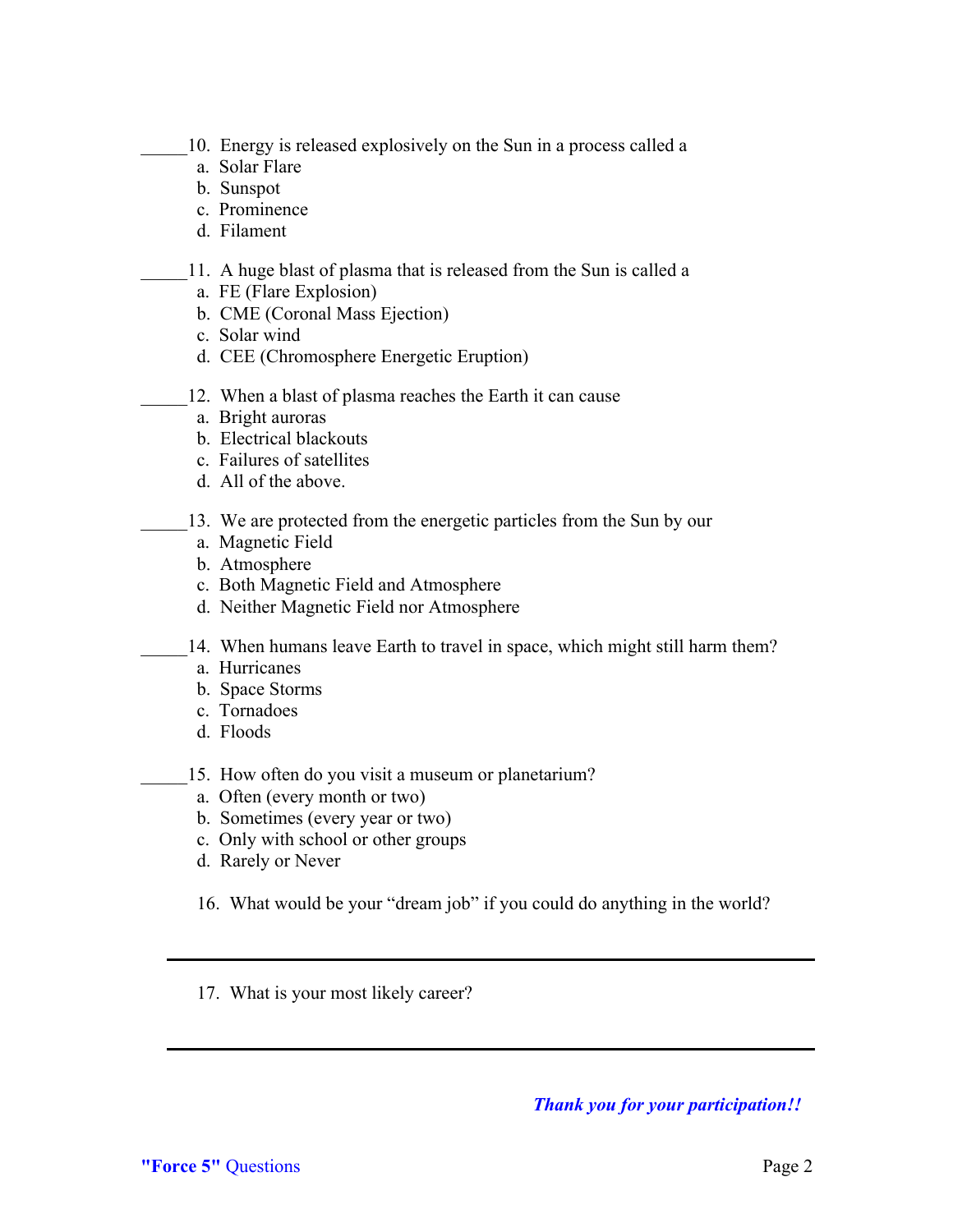## **"Force 5" Pretest ANSWERS**

- \_\_**C**\_\_1. Which is the largest in size?
- \_\_ **C** \_\_2. Which year had the most Atlantic hurricanes, including Katrina and Rita?
- A 2. The major hurricane which devastated Galveston occurred in
- **B** 4. Which is generally the most deadly in a hurricane?
- **B**  $\overline{\phantom{a}}$  5. Tornadoes are generally most common in
- \_\_ **C** \_\_6. The energy source for the hurricane is
- **D**  $\overline{a}$ . Which of these is the worst place to be in a tornado?
- \_\_ **C** \_\_8. What role do HAM radio operators perform in a tornado?
- **D** 9. Which one of these is NOT commonly observed before tornadoes?
- A 10. Energy is released explosively on the Sun in a process called a
- **B** 11. A huge blast of plasma that is released from the Sun is called a
- **D** <sup>12</sup>. When a blast of plasma reaches the Earth it can cause
- \_\_ **C** \_\_13. We are protected from the energetic particles from the Sun by our
- **B** 14. When humans leave Earth to travel in space, which might still harm them?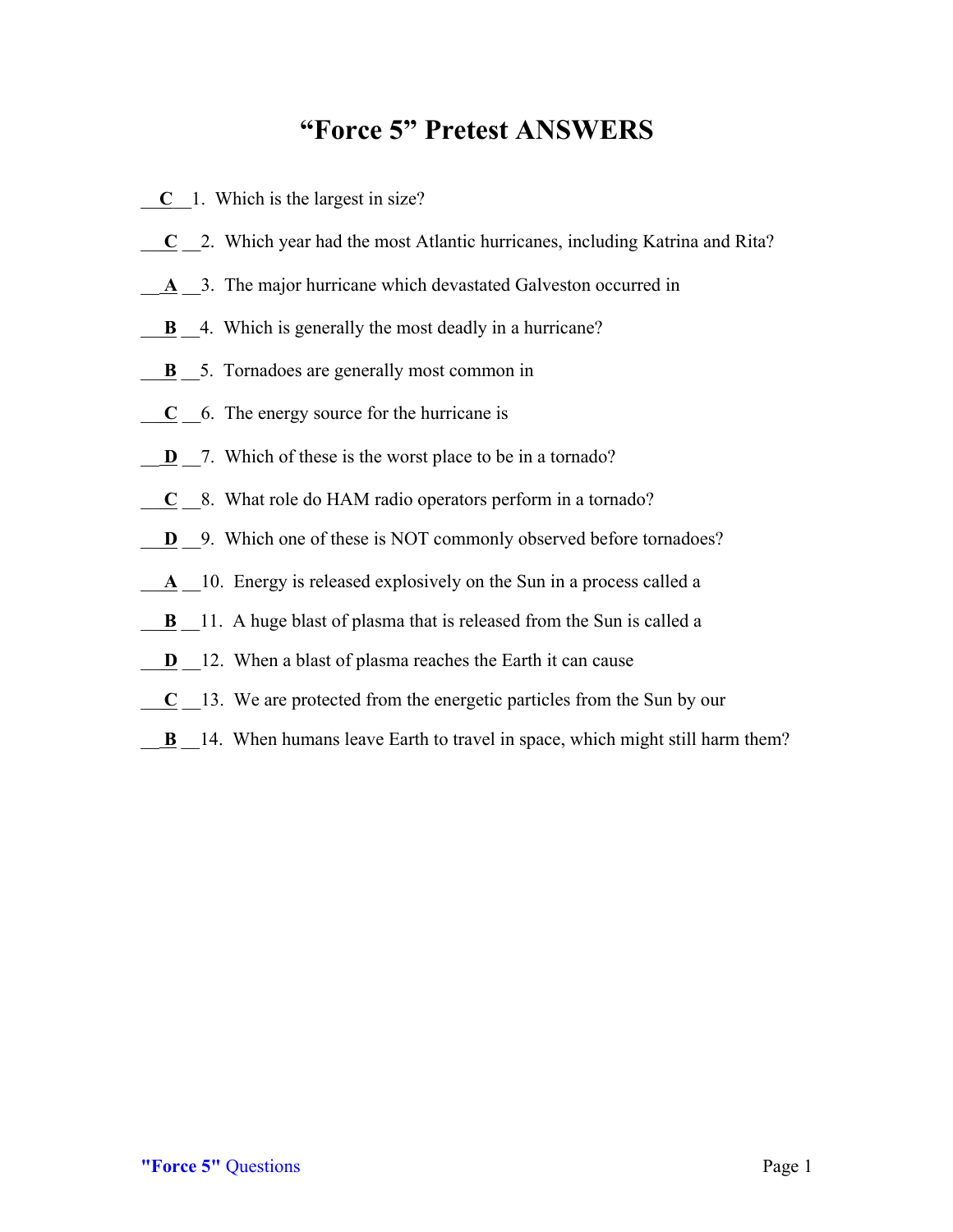## **"Force 5" Post-Test Please put your answer to the left of the question number.**

Put here the a five-or six-digit number you used on the pretest: \_\_\_\_\_\_\_\_\_\_\_\_\_\_\_ (please use the same code for both shows, pre and post test)

| What grade are you in? _______ Boy or girl? _______                                                                                       | Teacher's name                                                                                                            |
|-------------------------------------------------------------------------------------------------------------------------------------------|---------------------------------------------------------------------------------------------------------------------------|
| 1. Which is the largest in size?                                                                                                          | 7. Which of these is the worst                                                                                            |
| a. Force 5 Hurricane                                                                                                                      | place to be in a tornado?                                                                                                 |
| b. Force 5 Tornado                                                                                                                        | a. a storm shelter                                                                                                        |
| c. Force 5 Space Storm                                                                                                                    | b. a basement                                                                                                             |
| d. Force 5 Dust Storm                                                                                                                     | c. an inner closet or bathroom                                                                                            |
| 2. Which year had the most                                                                                                                | d. the attic                                                                                                              |
| Atlantic hurricanes, including                                                                                                            | 8. What role do HAM radio                                                                                                 |
| Katrina and Rita?                                                                                                                         | operators perform in a tornado?                                                                                           |
| a. 1995                                                                                                                                   | a. going door to door to warn                                                                                             |
| b. 2000                                                                                                                                   | citizens of the dangers                                                                                                   |
| c. $2005$                                                                                                                                 | b. analyzing the upper                                                                                                    |
| d. 2010                                                                                                                                   | atmosphere                                                                                                                |
| 3. The major hurricane which                                                                                                              | c. monitoring tornado locations                                                                                           |
| devastated Galveston occurred in                                                                                                          | d. using radio waves to reduce                                                                                            |
| a. 1900                                                                                                                                   | storm severity                                                                                                            |
| b. 1920                                                                                                                                   | 9. Which one of these is NOT                                                                                              |
| c. 1950                                                                                                                                   | commonly observed before                                                                                                  |
| d. 1980                                                                                                                                   | tornadoes?                                                                                                                |
| 4. Which is generally the most                                                                                                            | a. hail and thunderstorm                                                                                                  |
| deadly in a hurricane?                                                                                                                    | b. wall or "anvil" cloud                                                                                                  |
| a. the wind                                                                                                                               | c. green sky                                                                                                              |
| b. the water in a storm surge                                                                                                             | d. snow flurries                                                                                                          |
| c. the loss of electricity                                                                                                                | 10. Energy is released explosively                                                                                        |
| d. the hail                                                                                                                               | on the Sun in a process called a                                                                                          |
| 5. Tornadoes are generally most                                                                                                           | a. Solar Flare                                                                                                            |
| common in                                                                                                                                 | b. Sunspot                                                                                                                |
| a. the central US                                                                                                                         | c. Prominence                                                                                                             |
| b. Florida and Georgia                                                                                                                    | d. Filament                                                                                                               |
| c. New England                                                                                                                            | 11. A huge blast of plasma that is                                                                                        |
| d. California                                                                                                                             | released from the Sun is called a                                                                                         |
| 6. The energy source for the<br>hurricane is<br>a. the land temperature<br>b. the ocean waves<br>c. the ocean temperature<br>d. the tides | a. FE (Flare Explosion)<br>b. CME (Coronal Mass Ejection)<br>c. Solar wind<br>d. CEE (Chromosphere<br>Energetic Eruption) |